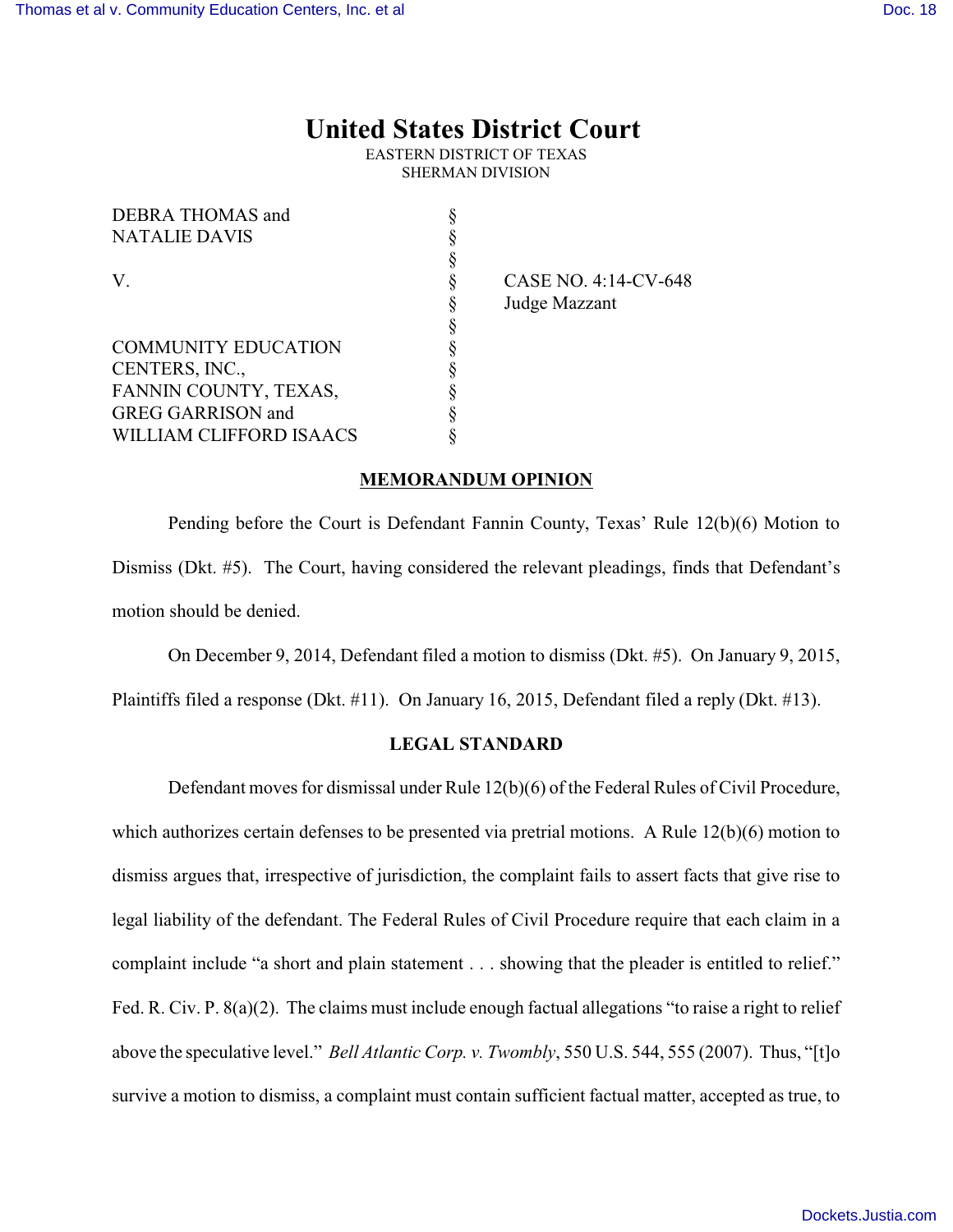'state a claim to relief that is plausible on its face.'" *Ashcroft v. Iqbal*, 129 S. Ct. 1937, 1949 (2009) (quoting *Twombly*, 550 U.S. at 570).

Rule  $12(b)(6)$  provides that a party may move for dismissal of an action for failure to state a claim upon which relief can be granted. FED. R. CIV. P. 12(b)(6). The Court must accept as true all well-pleaded facts contained in the plaintiff's complaint and view them in the light most favorable to the plaintiff. *Baker v. Putnal*, 75 F.3d 190, 196 (5th Cir. 1996). In deciding a Rule 12(b)(6) motion, "[f]actual allegations must be enough to raise a right to relief above the speculative level." *Twombly*, 550 U.S. at 555; *Gonzalez v. Kay*, 577 F.3d 600, 603 (5th Cir. 2009). "The Supreme Court recently expounded upon the *Twombly* standard, explaining that '[t]o survive a motion to dismiss, a complaint must contain sufficient factual matter, accepted as true, to state a claim to relief that is plausible on its face.'" *Gonzalez*, 577 F.3d at 603 (quoting *Ashcroft v. Iqbal*, 129 S.Ct. 1937, 1949 (2009)). "A claim has facial plausibility when the plaintiff pleads factual content that allows the court to draw the reasonable inference that the defendant is liable for the misconduct alleged." *Id*. "It follows, that 'where the well-pleaded facts do not permit the court to infer more than the mere possibility of misconduct, the complaint has alleged - but it has not 'shown' - 'that the pleader is entitled to relief.'" *Id*.

In *Iqbal*, the Supreme Court established a two-step approach for assessing the sufficiency of a complaint in the context of a Rule 12(b)(6) motion. First, the Court identifies conclusory allegations and proceeds to disregard them, for they are "not entitled to the assumption of truth." *Iqbal*, 129 S.Ct. at 1951. Second, the Court "consider[s] the factual allegations in [the complaint] to determine if they plausibly suggest an entitlement to relief." *Id*. "This standard 'simply calls for enough facts to raise a reasonable expectation that discovery will reveal evidence of' the necessary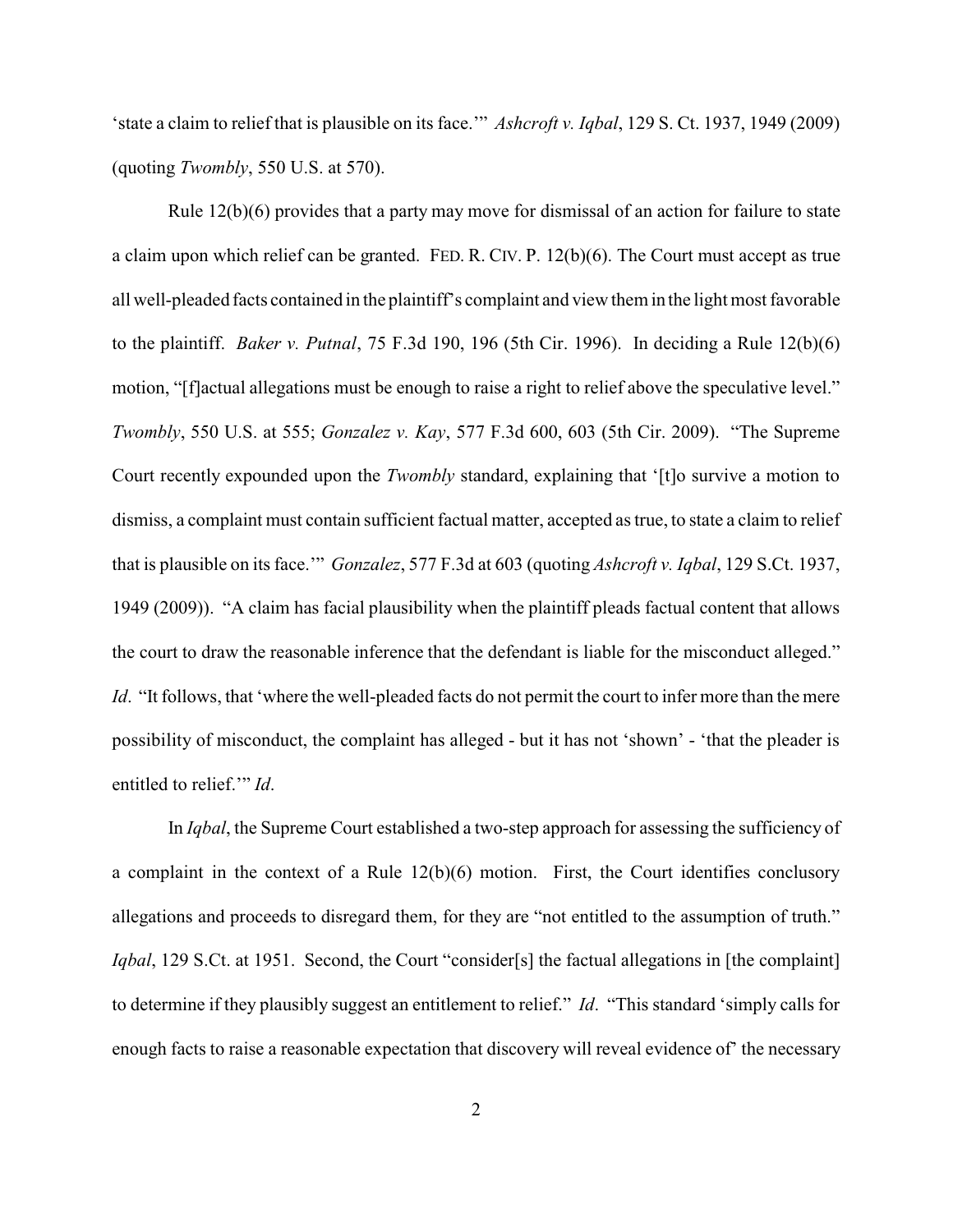claims or elements." *Morgan v. Hubert*, 335 F. App'x 466, 470 (5th Cir. 2009). This evaluation will "be a context-specific task that requires the reviewing court to draw on its judicial experience and common sense." *Iqbal*, 129 S.Ct. at 1950.

In determining whether to grant a motion to dismiss, a district court may generally not "go outside the complaint." *Scanlan v. Tex. A&M Univ.*, 343 F.3d 533, 536 (5th Cir. 2003). When ruling on a motion to dismiss a *pro se* complaint, however, a district court is "required to look beyond the [plaintiff's] formal complaint and to consider as amendments to the complaint those materials subsequently filed." *Howard v. King*, 707 F.2d 215, 220 (5th Cir. 1983); *Clark v. Huntleigh Corp.*, 119 F. App'x 666, 667 (5th Cir. 2005) (finding that because of plaintiff's *pro se* status, "precedent compels us to examine all of his complaint, including the attachments"); Fed. R. Civ. P. 8(e) ("Pleadings must be construed so as to do justice."). Furthermore, a district court may consider documents attached to a motion to dismiss if they are referred to in the plaintiff's complaint and are central to the plaintiff's claim. *Scanlan*, 343 F.3d at 536.

## **ANALYSIS**

After reviewing the current complaint, the motion to dismiss, the response, and the reply, the Court finds that Plaintiffs have stated plausible claims for purposes of defeating a Rule 12(b)(6) motion.

#### **CONCLUSION**

It is therefore **ORDERED** that Defendant Fannin County, Texas' Rule 12(b)(6) Motion to Dismiss (Dkt. #5) is hereby **DENIED**.